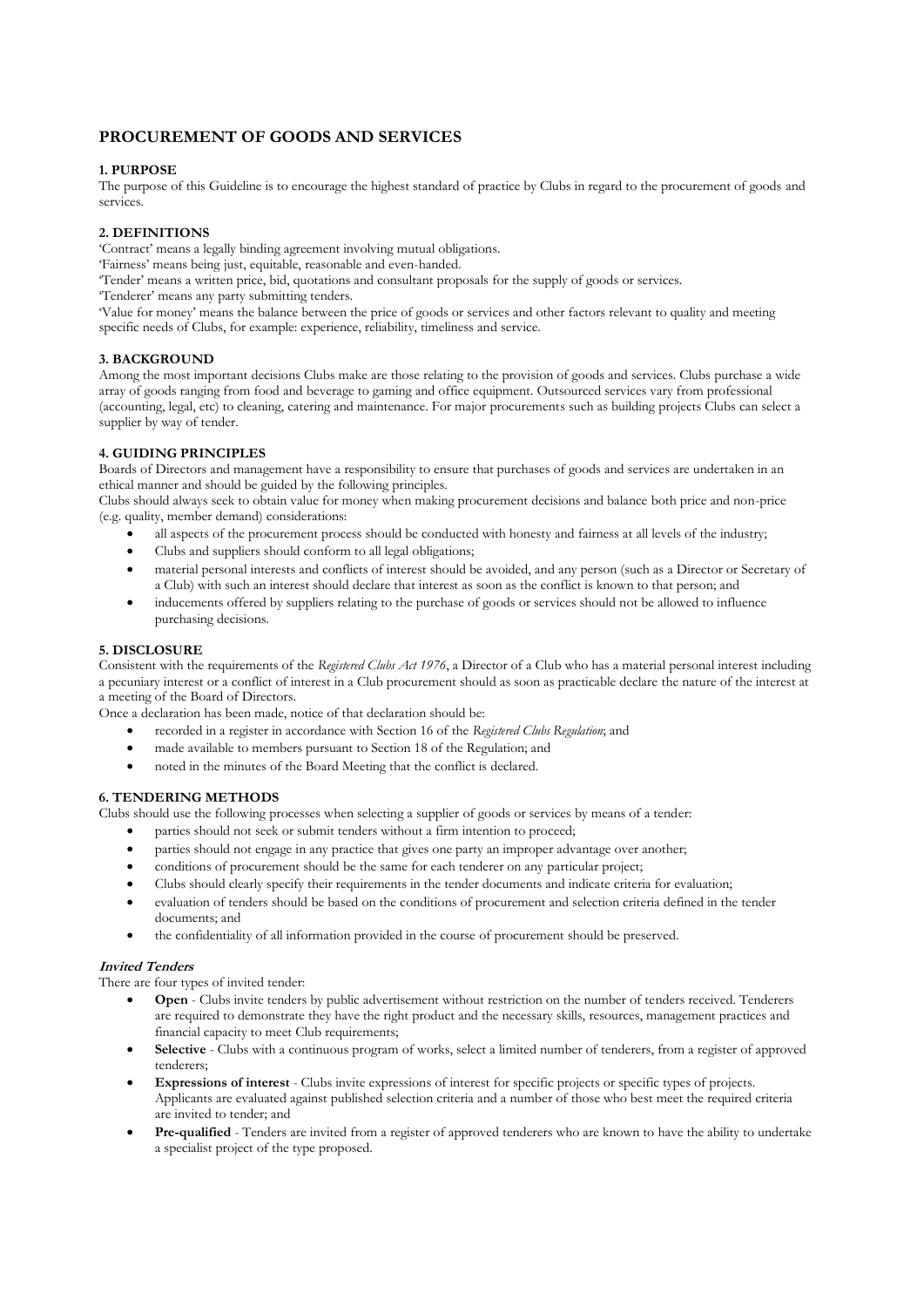### **Negotiated Tenders**

Clubs may negotiate with a single supplier to achieve a desired outcome provided that:

- non-price selection criteria and evaluation are formally documented and accepted by the Club's Board of Directors; and
- for capital works projects, an independent qualified expert on costs such as a quantity surveyor reviews the fees, charges and costs quoted to be reasonable for the goods, services or works offered.

Negotiations should deal fairly with all tenderers in a manner which reflects the core principles of this Guideline. In some circumstances the Club may form the opinion that the lowest tendered price does not conform to the needs of the Club. An example may be the capacity of the tenderer to provide the necessary services within time, cost and ability. In that circumstance, the next lowest price may be used, providing it conforms to the needs of the Club and the reasons for choosing it are documented.

#### **7. PREPARATION OF TENDERS**

## **Tender Documents**

The tender documents should:

- clearly define the contractual obligations of the parties;
- provide full details of all work covered by the tender;
- draw attention to any special conditions or obligations under the contract which depart from the Club's normal practice;
- designate any supporting information required from tenderers;
- nominate a person for the provision of additional information;
- provide positive encouragement to tenderers, allowing them the option, in addition to submitting a conforming tender, to show how an alternative might offer better value for money; and
- identify the selection criteria on which the assessment of tenders will be based.

### **Selection Criteria**

Selection criteria should include but may not be limited to:

- conformity of goods or services to Club requirements;
- value for money;
- quality assurance;
- price compared with estimated cost:
- technical, management, physical, environmental management and financial resources;
- current commitments;
- innovation;
- contractor's previous performance; and
- industrial relations and work health and safety record.

Selection criteria should be clearly advertised in the tender documents. If criteria have not been included in the tender documents, the criteria should be determined prior to evaluation of tenders to ensure an objective and rational basis for the assessment. Weighting of selection criteria should be decided prior to the closing of tenders but should not be disclosed to tenderers.

### **8. PROCEDURES FOR INVITED TENDERS**

#### **Advertisement of Tenders**

Where tenders are called by public advertisement, Clubs should provide equal opportunity to all qualified tenderers. Tenders should be advertised so as to attract suitable and competitive bidding and the advertisements should include as a minimum:

- adequate description of the goods or services required;
- advice from where tender documents may be obtained and particulars of the contact officer;
- precise details of where and when tenders will close:
- price of purchasing the tender documents, if applicable; and
- prominent notification of the need for awareness of the *Club Code of Practice* and *Best Practice Guidelines*.

In framing the advertisement, Clubs should allow a reasonable time for tenderers to make site visits and undertake any other work necessary to allow them to respond fully. Clubs should make the site reasonably available for inspection by tenderers.

#### **Communication with Tenderers**

Any information given to a particular tenderer should also be given promptly to all other tenderers.

Clubs should nominate a person with knowledge of the work to respond to all enquiries from tenderers. All such enquiries should be recorded, noting time and date of receipt and the issue discussed. Where an enquiry reveals a significant error, including ambiguities or discrepancies, information provided should be promptly conveyed in writing to all tenderers. Where the tender documents require a pre-tender conference, such conference should be minuted and the minutes should be forwarded to all tenderers, and become a part of the tender documents.

#### **Amendments to Tender Documents**

Where it becomes necessary to amend tender documents, the amendments should be advised as an addendum to all tenderers in sufficient time for all tenderers to properly and fully consider the addendum before tenders close. Each addendum should clearly